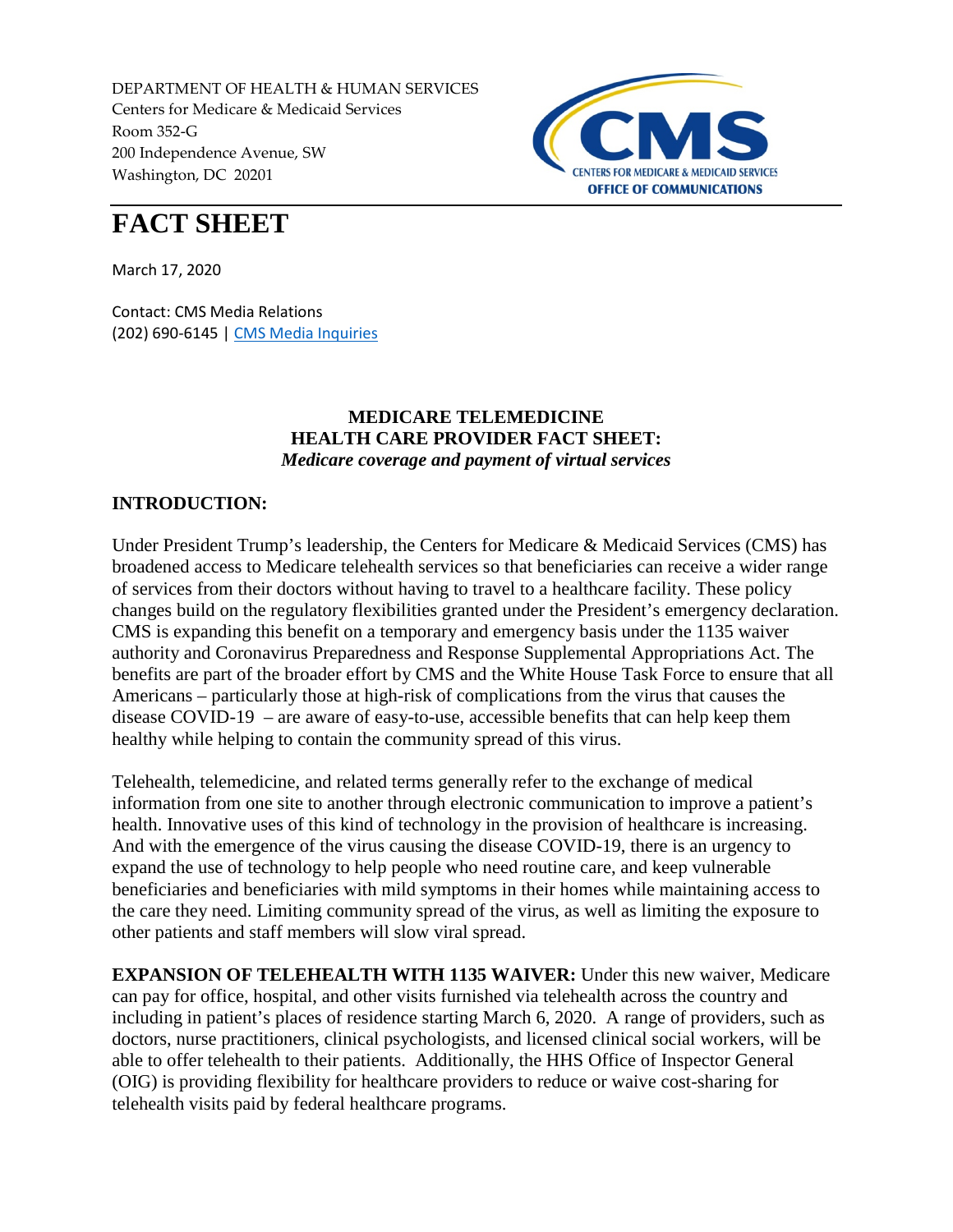Prior to this waiver Medicare could only pay for telehealth on a limited basis: when the person receiving the service is in a designated rural area and when they leave their home and go to a clinic, hospital, or certain other types of medical facilities for the service.

Even before the availability of this waiver authority, CMS made several related changes to improve access to virtual care. In 2019, Medicare started making payment for brief communications or **Virtual Check-Ins**, which are short patient-initiated communications with a healthcare practitioner. Medicare Part B separately pays clinicians for **E-visits**, which are nonface-to-face patient-initiated communications through an online patient portal.

Medicare beneficiaries will be able to receive a specific set of services through telehealth including evaluation and management visits (common office visits), mental health counseling and preventive health screenings. This will help ensure Medicare beneficiaries, who are at a higher risk for COVID-19, are able to visit with their doctor from their home, without having to go to a doctor's office or hospital which puts themselves and others at risk.

# **TYPES OF VIRTUAL SERVICES:**

There are three main types of virtual services physicians and other professionals can provide to Medicare beneficiaries summarized in this fact sheet: Medicare telehealth visits, virtual checkins and e-visits.

**MEDICARE TELEHEALTH VISITS**: Currently, Medicare patients may use telecommunication technology for office, hospital visits and other services that generally occur in-person.

- The provider must use an interactive audio and video telecommunications system that permits real-time communication between the distant site and the patient at home. Distant site practitioners who can furnish and get payment for covered telehealth services (subject to state law) can include physicians, nurse practitioners, physician assistants, nurse midwives, certified nurse anesthetists, clinical psychologists, clinical social workers, registered dietitians, and nutrition professionals.
- It is imperative during this public health emergency that patients avoid travel, when possible, to physicians' offices, clinics, hospitals, or other health care facilities where they could risk their own or others' exposure to further illness. Accordingly, the Department of Health and Human Services (HHS) is announcing a policy of enforcement discretion for Medicare telehealth services furnished pursuant to the waiver under section 1135(b)(8) of the Act. To the extent the waiver (section  $1135(g)(3)$ ) requires that the patient have a prior established relationship with a particular practitioner, HHS will not conduct audits to ensure that such a prior relationship existed for claims submitted during this public health emergency.

# **KEY TAKEAWAYS:**

o *Effective for services starting March 6, 2020 and for the duration of the COVID-19 Public Health Emergency, Medicare will make payment for Medicare telehealth services furnished to patients in broader circumstances.*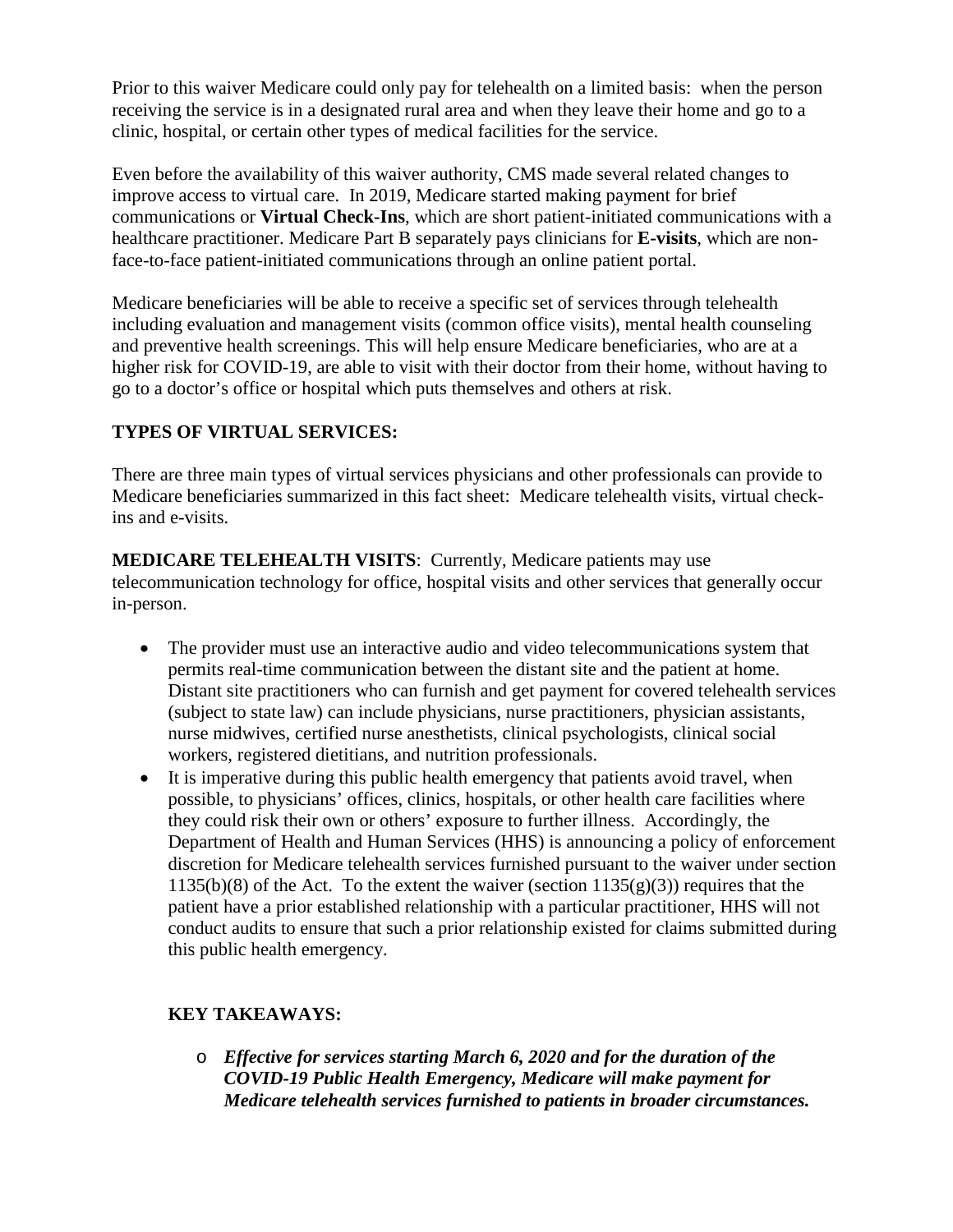- o *These visits are considered the same as in-person visits and are paid at the same rate as regular, in-person visits.*
- o *Starting March 6, 2020 and for the duration of the COVID-19 Public Health Emergency, Medicare will make payment for professional services furnished to beneficiaries in all areas of the country in all settings.*
- o *While they must generally travel to or be located in certain types of originating sites such as a physician's office, skilled nursing facility or hospital for the visit, effective for services starting March 6, 2020 and for the duration of the COVID-19 Public Health Emergency, Medicare will make payment for Medicare telehealth services furnished to beneficiaries in any healthcare facility and in their home.*
- o *The Medicare coinsurance and deductible would generally apply to these services. However, the HHS Office of Inspector General (OIG) is providing flexibility for healthcare providers to reduce or waive cost-sharing for telehealth visits paid by federal healthcare programs.*
- o *To the extent the 1135 waiver requires an established relationship, HHS will not conduct audits to ensure that such a prior relationship existed for claims submitted during this public health emergency.*

**VIRTUAL CHECK-INS:** In all areas (not just rural), established Medicare patients in their home may have a brief communication service with practitioners via a number of communication technology modalities including synchronous discussion over a telephone or exchange of information through video or image. We expect that these virtual services will be initiated by the patient; however, practitioners may need to educate beneficiaries on the availability of the service prior to patient initiation.

Medicare pays for these "virtual check-ins" (or Brief communication technology-based service) for patients to communicate with their doctors and avoid unnecessary trips to the doctor's office. These virtual check-ins are for patients with an established (or existing) relationship with a physician or certain practitioners where the communication is not related to a medical visit within the previous 7 days and does not lead to a medical visit within the next 24 hours (or soonest appointment available). The patient must verbally consent to receive virtual check-in services. The Medicare coinsurance and deductible would generally apply to these services.

Doctors and certain practitioners may bill for these virtual check in services furnished through several communication technology modalities, such as telephone (HCPCS code G2012). The practitioner may respond to the patient's concern by telephone, audio/video, secure text messaging, email, or use of a patient portal. Standard Part B cost sharing applies to both. In addition, separate from these virtual check-in services, captured video or images can be sent to a physician (HCPCS code G2010).

# **KEY TAKEAWAYS:**

- o *Virtual check-in services can only be reported when the billing practice has an established relationship with the patient.*
- o *This is not limited to only rural settings or certain locations.*
- o *Individual services need to be agreed to by the patient; however, practitioners may educate beneficiaries on the availability of the service prior to patient agreement.*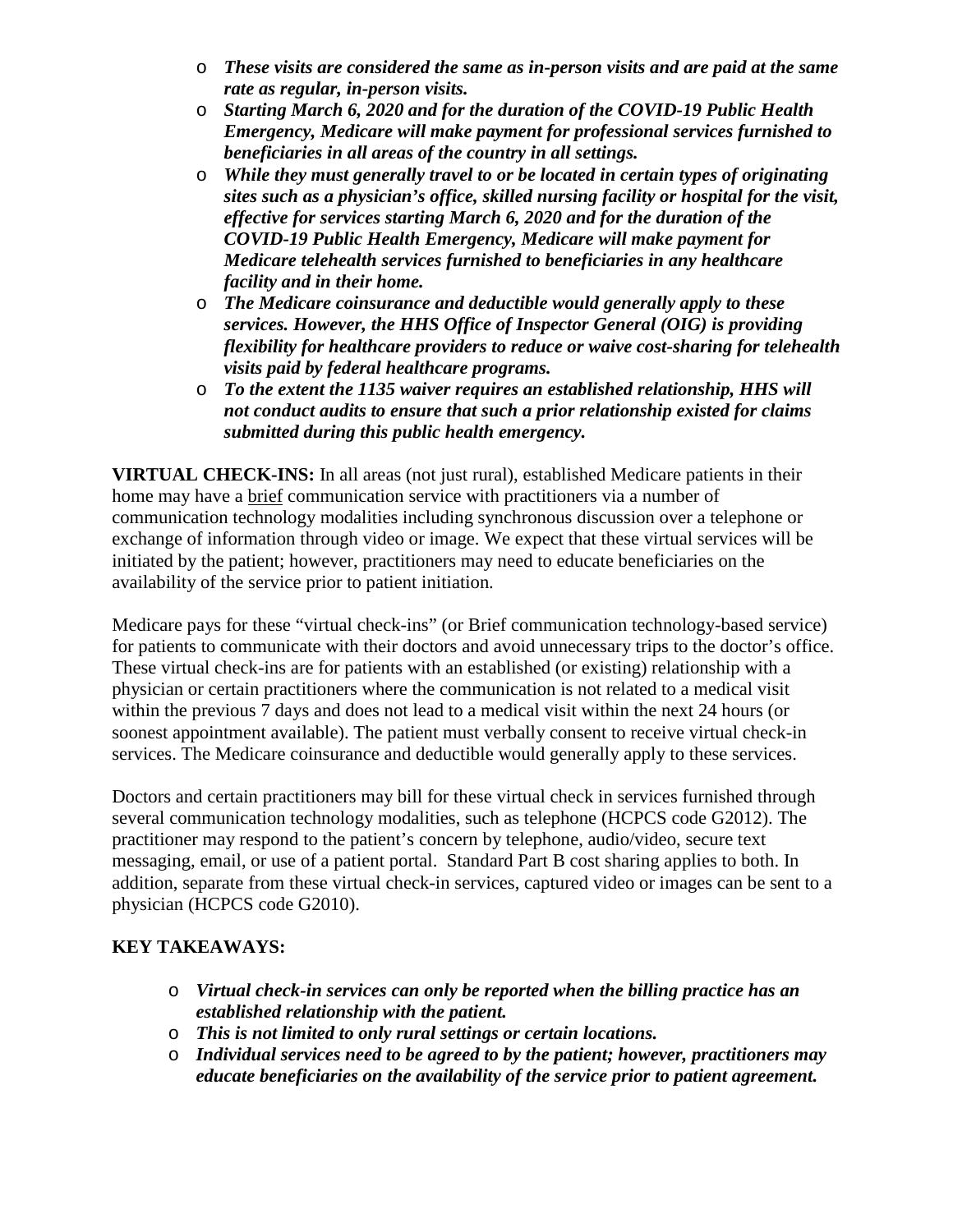- o *HCPCS code G2012: Brief communication technology-based service, e.g. virtual check-in, by a physician or other qualified health care professional who can report evaluation and management services, provided to an established patient, not originating from a related e/m service provided within the previous 7 days nor leading to an e/m service or procedure within the next 24 hours or soonest available appointment; 5-10 minutes of medical discussion.*
- o *HCPCS code G2010: Remote evaluation of recorded video and/or images submitted by an established patient (e.g., store and forward), including interpretation with follow-up with the patient within 24 business hours, not originating from a related e/m service provided within the previous 7 days nor leading to an e/m service or procedure within the next 24 hours or soonest available appointment.*
- o *Virtual check-ins can be conducted with a broader range of communication methods, unlike Medicare telehealth visits, which require audio and visual capabilities for real-time communication.*

**E-VISITS:** In all types of locations including the patient's home, and in all areas (not just rural), established Medicare patients may have non-face-to-face patient-initiated communications with their doctors without going to the doctor's office by using online patient portals. These services can only be reported when the billing practice has an established relationship with the patient. For these **E-Visits**, the patient must generate the initial inquiry and communications can occur over a 7-day period. The services may be billed using CPT codes 99421-99423 and HCPCS codes G2061-G2063, as applicable. The patient must verbally consent to receive virtual check-in services. The Medicare coinsurance and deductible would apply to these services.

Medicare Part B also pays for E-visits or patient-initiated online evaluation and management conducted via a patient portal. Practitioners who may independently bill Medicare for evaluation and management visits (for instance, physicians and nurse practitioners) can bill the following codes:

- o 99421: Online digital evaluation and management service, for an established patient, for up to 7 days, cumulative time during the 7 days; 5–10 minutes
- o 99422: Online digital evaluation and management service, for an established patient, for up to 7 days cumulative time during the 7 days; 11– 20 minutes
- o 99423: Online digital evaluation and management service, for an established patient, for up to 7 days, cumulative time during the 7 days; 21 or more minutes.

Clinicians who may not independently bill for evaluation and management visits (for example – physical therapists, occupational therapists, speech language pathologists, clinical psychologists) can also provide these e-visits and bill the following codes:

- o G2061: Qualified non-physician healthcare professional online assessment and management, for an established patient, for up to seven days, cumulative time during the 7 days; 5–10 minutes
- o G2062: Qualified non-physician healthcare professional online assessment and management service, for an established patient, for up to seven days, cumulative time during the 7 days; 11–20 minutes
- o G2063: Qualified non-physician qualified healthcare professional assessment and management service, for an established patient, for up to seven days, cumulative time during the 7 days; 21 or more minutes.